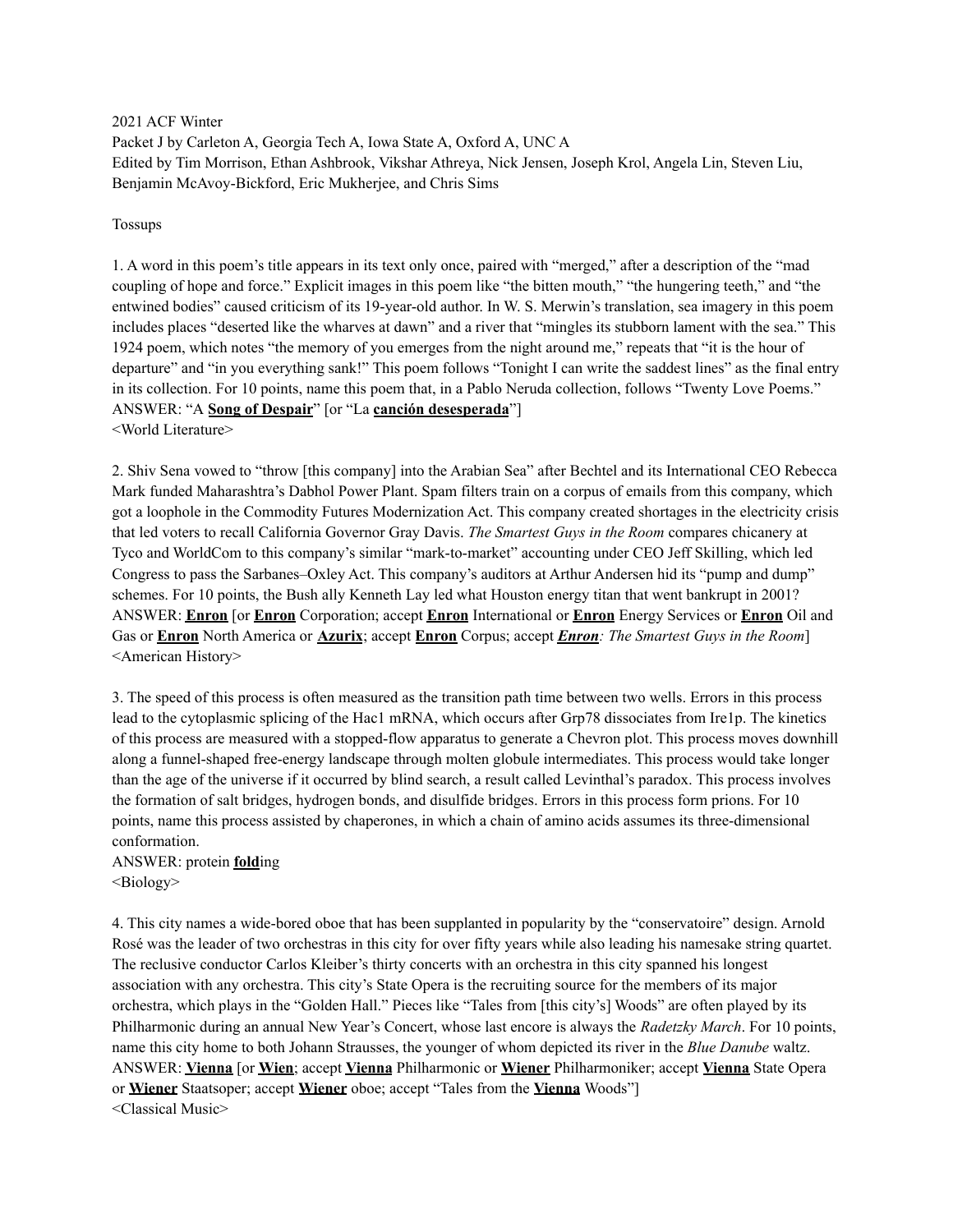5. This deity is described as "the bleeding god" in a poem that ends after a resurrected seeress tells Odin to leave Hel. In the *Gesta Danorum*, this deity is represented as a demigod with impenetrable skin who vies for the child of King Gewar. The largest sports club in Iceland is named for this deity's beautiful hall Breidablik ("BRY-dah-blick"). The dwarf Litr was kicked onto this deity's ship Hringhorni as it caught on fire. The giantess Thökk refused to weep for this deity, forcing him to stay in the underworld until after Ragnarök. After this deity dreamed of his own death, his mother forced every object in the world to swear not to harm him, but forgot to extract an oath from one plant. For 10 points, name this Norse deity who was killed by Loki with a mistletoe spear.

### ANSWER: **Baldr** [or **Balder**; or **Baldur**]

<Mythology>

6. This quantity varies according to a parabolic profile in GRIN devices in order to reduce modal distortion. Due to a lower value of this quantity, propagation is suppressed in cladding. This quantity is lower for the fast axis of a waveplate. The imaginary part of a complex-valued form of this quantity is equal to the extinction coefficient. In non-magnetic materials, this quantity is equal to the square root of the material's relative permittivity. The arcsine of the ratio of two values of this quantity gives the critical angle beyond which total internal reflection occurs. The product of this quantity and the sine of a ray's angle is constant across an interface according to Snell's Law. For 10 points, name this quantity that equals the ratio of the speed of light in a vacuum to its speed in a given medium. ANSWER: **index of refraction** [or **refractive index** or **refraction index**] <Physics>

7. In this novel, a telegraph operator who works in a theater notices that his business partner doesn't cast a shadow after he sees a group of naked women in the street. A woman in this novel uses her status as "Hostess-Queen" to rid Frieda of a cursed handkerchief that she used to smother her child. A man in this novel is warned that he will die by slipping in sunflower oil shortly after he leaves Patriarch's Ponds. While in an insane asylum, this novel's protagonist discusses his broken heart with Ivan Homeless, who was thrown out of MASSOLIT. An author in this novel is told "manuscripts don't burn" after he tries to set his book about Pontius Pilate on fire. For 10 points, Satan disguises himself as Woland and pays a visit to Soviet Moscow in what satirical novel by Mikhail Bulgakov? ANSWER: *The Master and Margarita* [or *Master i Margarita*]

<European Literature>

8. This country's first *prima ballerina*, who often partnered Anton Dolin, wrote the book *Giselle and I* about her signature role. A choreographer from this country, who followed an *arabesque* with a *developpé* and *pas de bourrée* in his namesake "step," used a "clog dance" in his staging of *La fille mal gardée*. A dancer from this country who often partnered Rudolf Nureyev was the *prima ballerina assoluta* for a company here founded by Ninette de Valois. A dancer from this country, Margot Fonteyn ("fon-TAIN"), often performed in a Russian ballet based on a literary work from this country, which features the "Dance of the Knights" and is by Sergei Prokofiev. For 10 points, Frederick Ashton and the Royal Ballet are from what country, as is the play that inspired the ballet *Romeo and Juliet*?

ANSWER: **United Kingdom** [or **UK**; or Great **Britain**; accept **England**] (The ballerina in the first line is Alicia Markova.)

<Other Arts>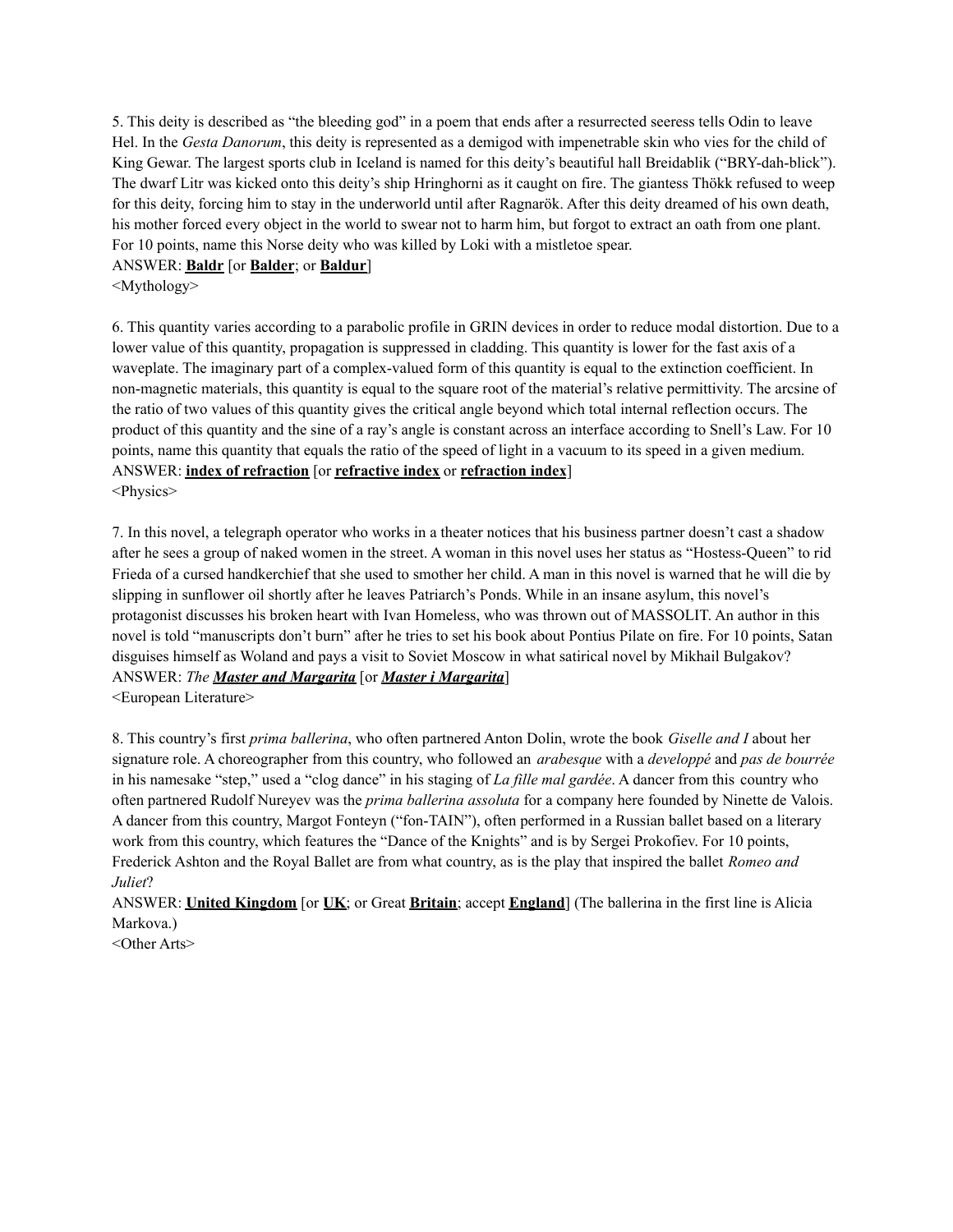9. An unnamed character created by this author becomes obsessed with private correspondences between Captain Everard and Lady Bradeen while working at a telegraph office. In another story by this author, the protagonist believes that there is a catastrophic "fate" lying in wait for him, so he refuses to fall in love with May Bartram. A boy created by this author claims that he was expelled from boarding school for merely having "said things" to people he liked. This author of "In the Cage" and "The Beast in the Jungle" wrote a work in which a pale-faced man with very red hair causes Mrs. Grose to faint. That novella by this author is set in Bly and ends when Flora's brother Miles dies in the governess's arms after he cries "Peter Quint—you devil!" For 10 points, name this author of *The Turn of the Screw*.

ANSWER: Henry **James** <American Literature>

10. The 1775 work *The Conjurer* shows a painter who was born in this country sitting on the knee of an older artist. That artist born in this country painted a woman turning away from a jewelry box towards her sons. An artist from this country was inspired by *Paradise Lost* for his "Milton Gallery." Soldiers from this country are commemorated by Danish sculptor Bertel Thorvaldsen's *Lion Monument*. It's not the UK, but an artist from this country, who painted *Cornelia Pointing to her Children as Her Treasures*, was one of two female founders of the Royal Academy. A painter who was born in this country depicted an incubus squatting on a woman in *The Nightmare*. This was the birth country of the painters Angelica Kauffman and Henry Fuseli. For 10 points, the artistic treasures of the Vatican were defended by what country's namesake "Guard?"

ANSWER: **Switzerland** [or **Swiss** Confederation; or der **Schweiz** or **Schweizerisch**e Eidgenossenschaft or Confédération **suisse** or Confederazione **Svizzera** or Confederaziun **svizra** or Confoederatio **Helvetica**; accept **Swiss** Guard or Pontificia Cohors **Helvetica**]

<Painting/Sculpture>

11. The historian Guy Le Strange produced a map of this city based on medieval sources such as the works of Benjamin of Tudela. This city's planning was aided by the formerly Zoroastrian astrologer Naubakht. The western terminus of the Great Khorasan Road was in this city, whose core was a "Round City." This city, whose design was inspired by that of Fīrūzābād ("fee-ROO-zuh-bahd"), had its first paper mill established by the Barmakids. Early designs for automatic machines were created by three brothers in this city who published the *Book of Ingenious Devices*. The Translation Movement took place in this city, where the Palace of the Golden Gate was constructed for Caliph al-Mansur. A 1258 Mongol sack of this city ended the Islamic Golden Age. The House of Wisdom was located in, for 10 points, what Abbasid capital?

ANSWER: **Baghdad**

<World History>

12. *Two answers required*. One of these people bought the other a 6.1-carat pink Harry Winston ring now valued at around ten million dollars. In a music video, these two people are shown in fake paparazzi footage sunbathing on a yacht. Kevin Smith claimed to have invented a word associated with these two people while he directed them in the film *Jersey Girl*. A character played by one of these people tells a character played by the other "it's turkey time, gobble gobble" in an oft-mocked scene from the rom-com *Gigli* ("GEE-lee"). A 2021 sighting of these celebrities in Montana confirmed that they had rekindled their early 2000s-era relationship after one of them separated from Alex Rodriguez. For 10 points, name these celebrities who starred respectively in the films *Argo* and *Selena*, and who were given the collective nickname "Bennifer."

ANSWER: Ben **Affleck** AND Jennifer **Lopez** [accept in either order; accept **J-Lo** or Jennifer Lynn **Lopez** in place of "Jennifer Lopez"; accept Benjamin Géza **Affleck**-Boldt in place of "Ben Affleck"; prompt on Bennifer until read] (The music video in the second sentence is for Lopez's song "Jenny from the Block.") <CE/Geo/Other/Pop Culture>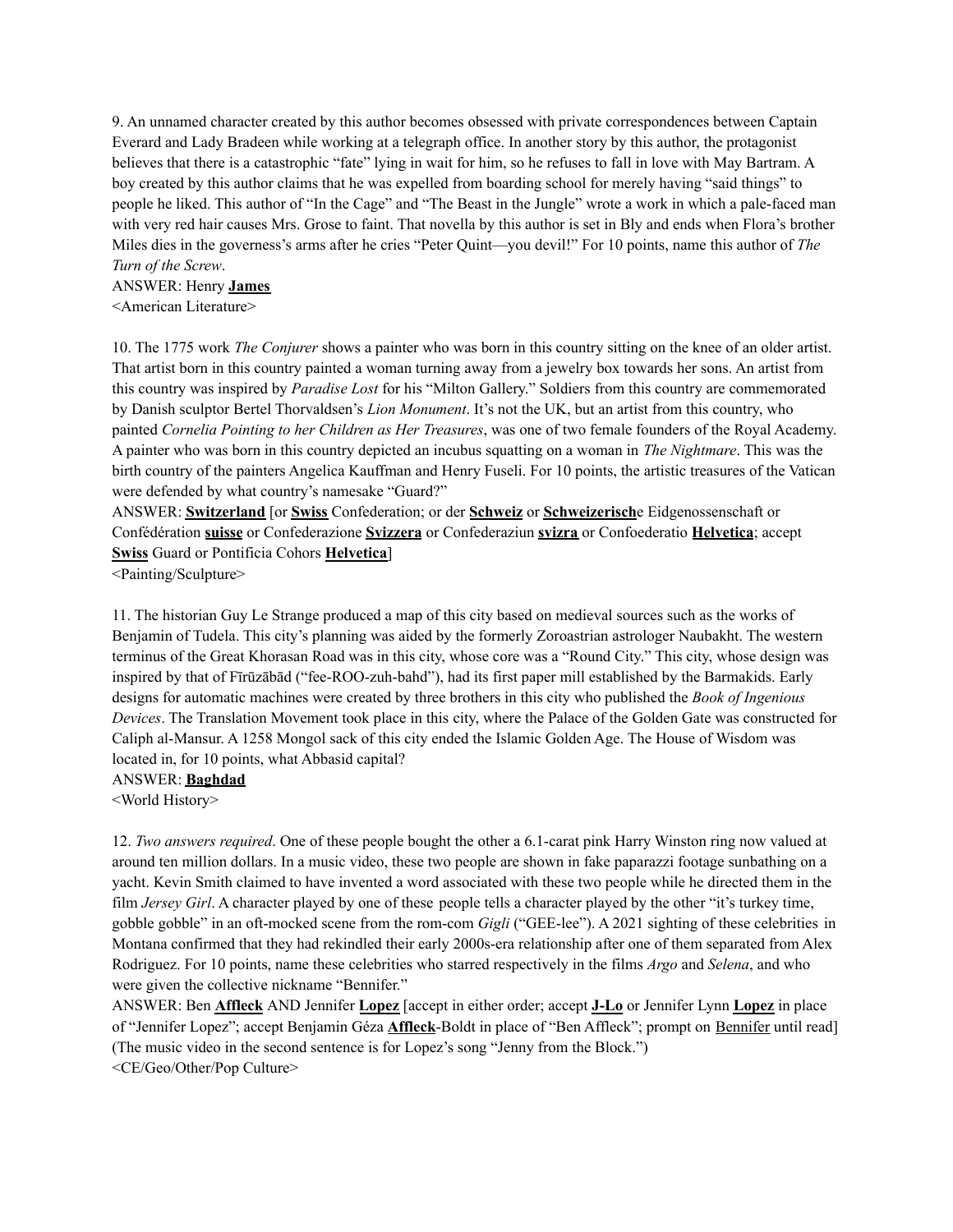13. A poem by this author describes how "intendant Caesars rose and / left" and "saints-to-be / slipped away sighing" when the ocean whispered, "I am the solitude that asks and promises nothing." In another poem by this author, a mother sees "a million eyes, a million boots in line" while she looks for "marble well-governed cities" on the title object. This poet notes how "everything turns away / quite leisurely from the disaster" in a poem that describes "white legs disappearing into the green / Water." This author of "In Praise of Limestone" claimed "about suffering they were never wrong, the old Masters" in a poem that discusses Brueghel's *Landscape with the Fall of Icarus*. For 10 points, name this poet of "The Shield of Achilles" and "Musée des Beaux Arts." ANSWER: W. H. **Auden** [or Wystan Hugh **Auden**] <British Literature>

14. This many atoms of oxygen are linked together in its red or epsilon allotrope. This many carbons make up a bidentate ligand found in Crabtree's catalyst, which is usually abbreviated COD. A cyclic anion with this many carbons unusually takes on a D4h geometry in a first-order Jahn–Teller effect. Complexes with this many ligands can take on a bicapped trigonal prismatic or square antiprismatic configuration. It's not six, but a cycloalkane with this many carbons takes on crown, chair-boat, chair-chair, boat-boat, and tub conformations. Low-spin complexes with this many d electrons take on a square planar geometry. The linear alkane with this many carbons has 18 hydrogens. Because this is the combined number of electrons in one s and one p subshell, most non-metal atoms seek to have this many valence electrons. For 10 points, give this number of carbons in octane. ANSWER: **eight** [or **8**] (The ligand is 1,5-cyclooctadiene.) <Chemistry>

15. The decline of the "early" form of this concept and rise of its "modern" form are discussed in a 2020 book by David Stasavage. This concept titles a book that exploits a natural experiment in 1970 that introduced identical institutions in 20 Italian regions. It's not communism, but this concept is attacked for leading to an increase in time preference rates in a Hans-Hermann Hoppe book that likens it to a "God that Failed." Social capital is key to *Making [this concept] Work* according to a book by Robert Putnam. Countries defined by this concept are less likely to wage war against each other according to a namesake "peace theory." For 10 points, a trip conceived to study the American prison system was turned into an 1835 text on what concept written by Alexis de Tocqueville? ANSWER: **democracy** [accept **democratic** peace theory; accept *The Decline and Rise of Democracy* or *Making Democracy Work* or *Democracy: The God That Failed* or *Democracy in America*] <Social Science>

16. Constants describing this phenomenon can be measured by fitting a sine curve through data plotting the ratio of transverse velocity and distance against longitude. Observations of nearby objects can be used to infer properties of this phenomenon by calculating the Oort constants. Large-scale structures undergo this phenomenon at the pattern speed, which differs from the rate at which individual objects undergo it. Observed structure would naively be destroyed by this phenomenon in the winding problem, which led to the development of Lin–Shu density wave theory. Curves named for this phenomenon unusually show velocity that does not decrease with distance, a fact used by Vera Rubin to infer the existence of dark matter. For 10 points, name this phenomenon, the motion of a galactic disk around its center.

ANSWER: galactic **rotation** [accept more specific answers such as the **rotation** of the Milky Way; accept galaxy **rotation** curves; prompt on answers that indicate objects orbiting around a galaxy] <Other Science>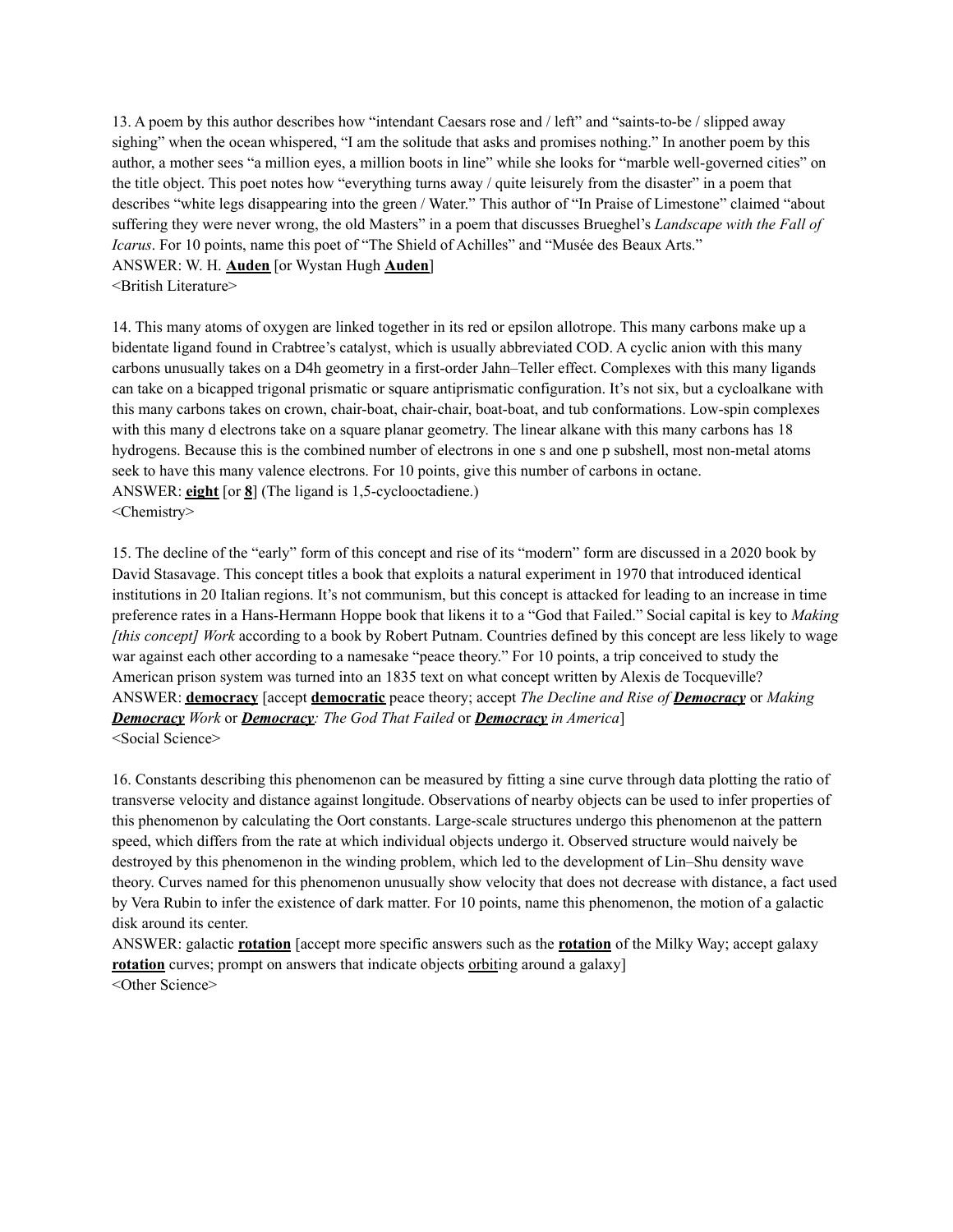17. This country extended male suffrage in a 1933 "Revolution" over its hydropower plant in Encamp. In 1934, the Lithuanian conman Boris Skossyreff ("SKOH-see-ref") declared himself king of this country, whose economy relied on low-quality tobacco. The "Blacks" invade this title country in an allegory of Nazi antisemitism by Max Frisch. Like Switzerland, this neutral free port granted women's suffrage in the 1970s, when it opened the Arinsal ski resort. The Counts of Foix ("fwah") once ruled the paréage ("pah-ray-AHZH") that divided this country, whose 1993 constitution transferred power from its two Caps d'Estat ("cops duh-staht") to its General Council of the Valleys. Charlemagne's Marca Hispanica evolved into this Catalan-speaking principality. For 10 points, the Bishop of Urgell ("oor-ZHELL") and President of France are Co-Princes of what microstate in the Pyrenees led from "la Vella?" ANSWER: **Andorra** [or Principality of **Andorra** or Principat d'**Andorra**; accept **Andorran** Revolution] (Andorra imported better-quality foreign tobacco and manufacturers had to burn an equal amount of the domestic crop.) <European History>

18. A 2019 book by Katrina Forrester argues that one of this thinker's books is largely irrelevant because it presupposes long-past historical conditions. A book by this thinker argues that all citizens possess "two moral powers" that include a "conception of the good." This thinker's treatment of humans as "atomistic individuals" is often critiqued by communitarian thought. A book by this thinker holds that people with different moral codes can achieve social stability via "overlapping consensus." This thinker described the "original position" in a thought experiment in which citizens construct society from behind a "veil of ignorance." For 10 points, name this American liberal philosopher who equated justice with fairness in the book *A Theory of Justice*. ANSWER: John **Rawls** [or John Bordley **Rawls**] (Katrina Forrester's book is *In the Shadow of Justice*.) <Philosophy>

19. *Description acceptable.* "Defenders" from one of these conflicts inspired societies of "Carders" and "Ribbonmen" who were mocked in songs like "Croppies Lie Down." The pirate queen Grace, who was called the "nurse to all [these conflicts]," was captured while she raided the Geraldines in 1577, between two of them led by Askeaton's Earls of Desmond. Veterans of one of these conflicts fought a reprise of its Battle of Vinegar Hill in Sydney's 1804 Castle Hill convict rebellion. Charles Cornwallis defeated French aid to a "Society of United" men during one of these conflicts in 1798 that ended with Wolfe Tone's death and the 1800 Acts of Union. The Fenian Brotherhood tried to ignite these conflicts, which failed to halt Protestant control of Munster and Ulster. For 10 points, what risings sought to drive British colonizers from a Gaelic island?

ANSWER: **Irish** rebellions [or **Irish** uprisings or **Irish** revolts or **Irish**-British conflicts or similar; accept **Irish** independence or similar; accept Society of United **Irish**men or **Irish** Republican Brotherhood; accept **Fenian** Brotherhood or Bráithreachas na bh**Fíníní** or **Desmond** Rebellions before read; accept Muintir na h**Éire**ann; prompt on rebellions or insurrections or similar; prompt on Gaelic or Celtic rebellions or similar] (The pirate was Grace O'Malley or Gráinne Ní Mháille.)

<Other History>

20. This was the primary text cited by Figurists such as Joachim Bouvet as evidence that other religions were connected to Christianity. Cary Baynes translated this religious text into English from Richard Wilhelm's translation. Gottfried Wilhelm Leibniz interpreted this text through his work on binary numbers. A set of eight motifs in this text includes ones named for water, wind, flame, mountain, earth, and thunder. A widely used ordering of parts of this text is named for King Wén. Fifty yarrow stalks or three coins are often used to determine which part of this book to read. This book consists of ten wings that discuss the eight trigrams and 64 hexagrams within it, which are composed of symbols meaning *yin* and *yang*. For 10 points, name this Chinese book of divination. ANSWER: *I Ching* [or *Yìjīng*; accept *Book of Changes* or *Classic of Changes*] <Religion>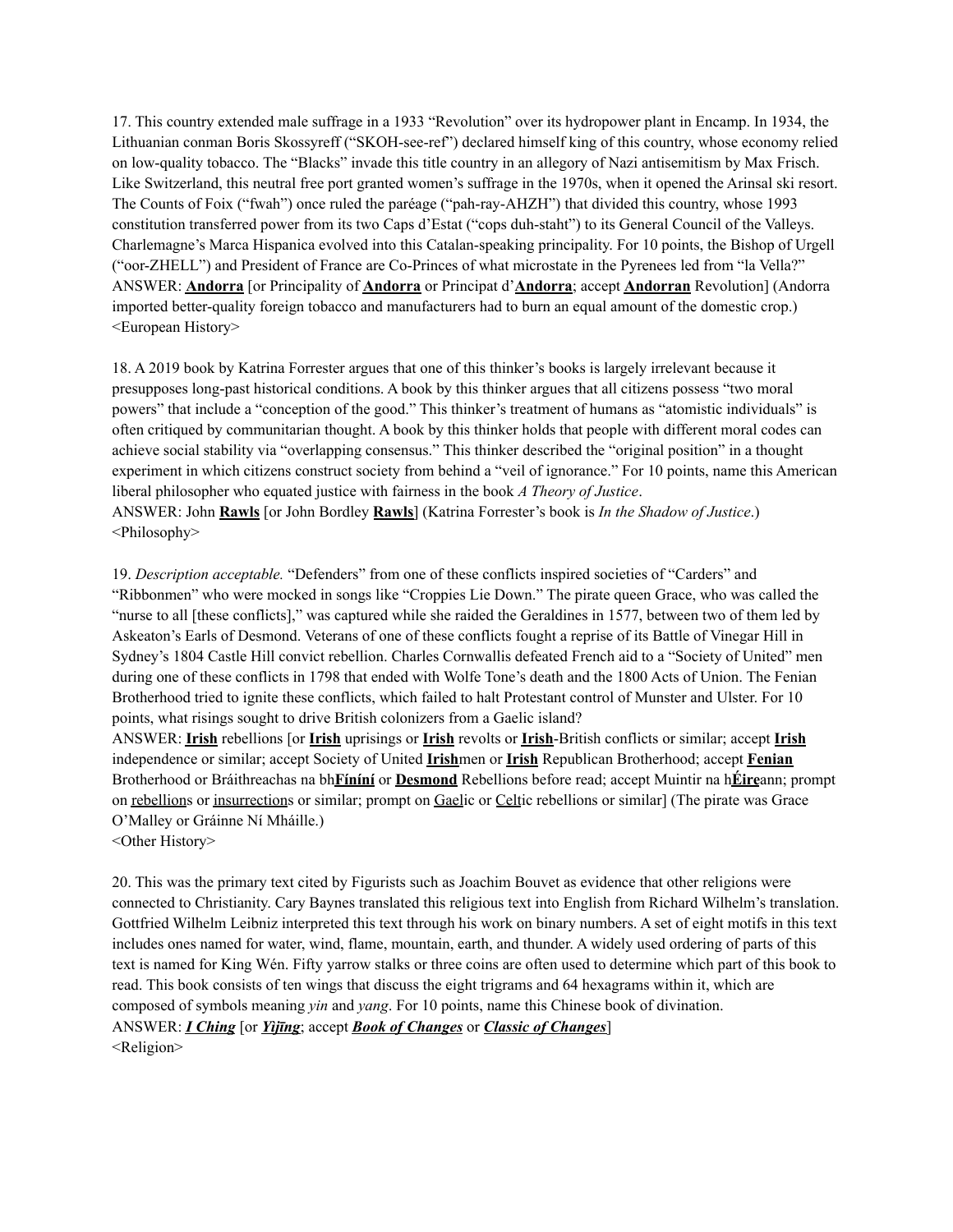21. *Description acceptable.* The "bottleneck hypothesis" claims that this process is limited by the ability to acquire knowledge of functional categories. Maximilian Berlitz taught this process with the "direct method."

"Preproduction" is the first of five stages of this process according to Stephen Krashen's "input hypothesis." Mnemonics like OSASCOMP are sometimes learned by people undergoing this process, which is facilitated by "organic learning" in the Pimsleur Method. This process is more difficult for adults than an analogous process done during the "critical period" between ages two and thirteen. This process can be hindered by the existence of "false" friends" and helped by cognates. For 10 points, identify this process that is facilitated by companies like Duolingo and Rosetta Stone.

ANSWER: **second language acquisition** [accept **L2** or **foreign language** instead of "second language"; accept **learning** in place of "acquisition"; accept **learning** a **language** or **learning English**; do not accept or prompt on "language acquisition"]

<Social Science>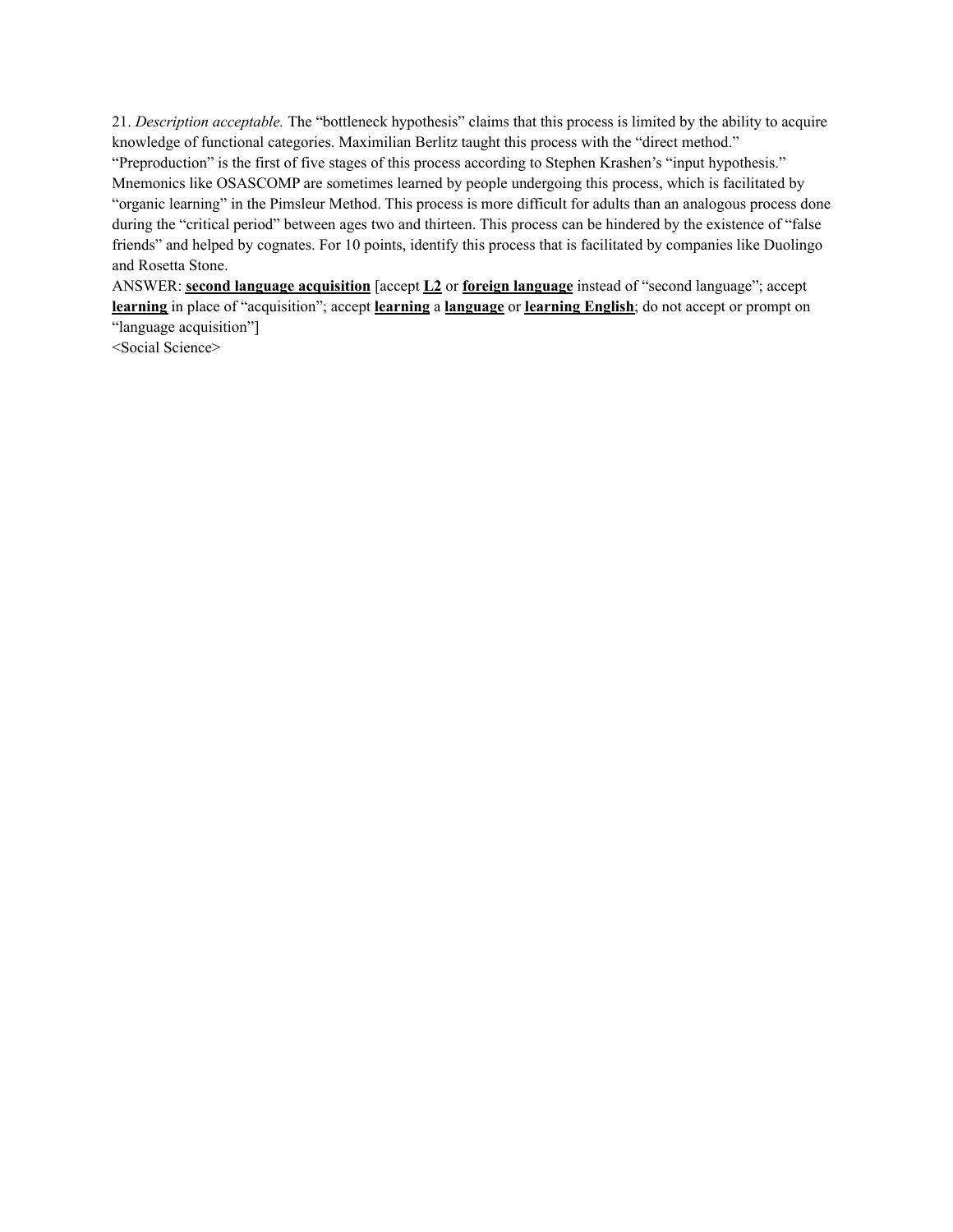### Bonuses

1. In the long run, we are all crab. For 10 points each:

[10h] Identify this term coined by L. A. Borradaile that describes the phenomenon in which various unrelated crustaceans all evolved into a crab-like shape. This process has occurred at least five times in natural history. ANSWER: **carcinization** [accept word forms like **carcinize**]

[10e] Carcinization is an example of this form of evolution, in which similar features arise in distinct clades. In another example of this phenomenon, whales evolved a fish-like body shape despite being mammals.

### ANSWER: **convergent** evolution

[10m] Convergent evolution leads to the formation of structures described by this adjective. These structures have similar functions but do not arise from a common ancestor, like a bird wing and a bat wing.

### ANSWER: **analogous** structure [or **analogy**]

<Biology>

2. Answer the following about the mythical Ayar Brothers, for 10 points each.

[10e] Among the Ayar Brothers is Manco Cápac ("KAH-pack"), the semi-mythical founder of this civilization. After he killed the rest of the brothers, Manco Cápac became the first governor of this civilization's capital, Cusco.

# ANSWER: **Inca** [or **Inca**ns; accept **Quechua**]

[10m] The Ayar Brothers and Sisters lived in one of these locations called Tambo Toco. In Greek mythology, the Kouretes ("KOO-ray-tays") made noise to drown out the crying of a child hidden from his father in one of these places.

ANSWER: **cave**s [or **cavern**s; prompt on holes or hills; prompt on tampu] (The child was a baby Zeus.) [10h] Two of the Ayar Brothers, Ayar Uchu and Ayar Auca, experienced this fate while travelling to Cuzco. It's not instant death, but weasels hunt a type of monster that inflicts this fate and hatches from rooster eggs.

ANSWER: **petrification** [accept equivalents like being **turned to rock** or **stone**] (The other monster is a cockatrice.)

<Mythology>

3. The Hokuzan and Nanzan kingdoms were conquered to establish this kingdom. For 10 points each: [10h] Name this kingdom founded by Shō Hashi of Chūzan. This kingdom, which built fortresses called "gusuku," was eventually conquered and absorbed into the Satsuma domain.

### ANSWER: **Ryukyu** Kingdom [or **Ruuchuu**-kuku]

[10e] The three kingdoms that were unified to form the Ryukyu Kingdom were named for their locations on this island. This largest Ryukyu island was the site of the last island-hopping battle, which followed one at Iwo Jima. ANSWER: **Okinawa** Island [or **Okinawa**-hontō or **Okinawa**-jima; accept **Uchinaa** or **Fuchináa**; accept Battle of

## **Okinawa**]

[10m] The Ryukyu kingdom was annexed because it refused to provide troops for an invasion of this kingdom in the Imjin War. People of this dynastic kingdom ruled by Seonjo ("sun-joh") were sometimes kidnapped to the Ryukyu Kingdom.

ANSWER: **Joseon** kingdom [or **Chosŏn** kingdom or Great **Joseon** State or Dae-**joseon** gug; prompt on Korea or Korean Kingdom; do not accept or prompt on "Korean Empire"] <World History>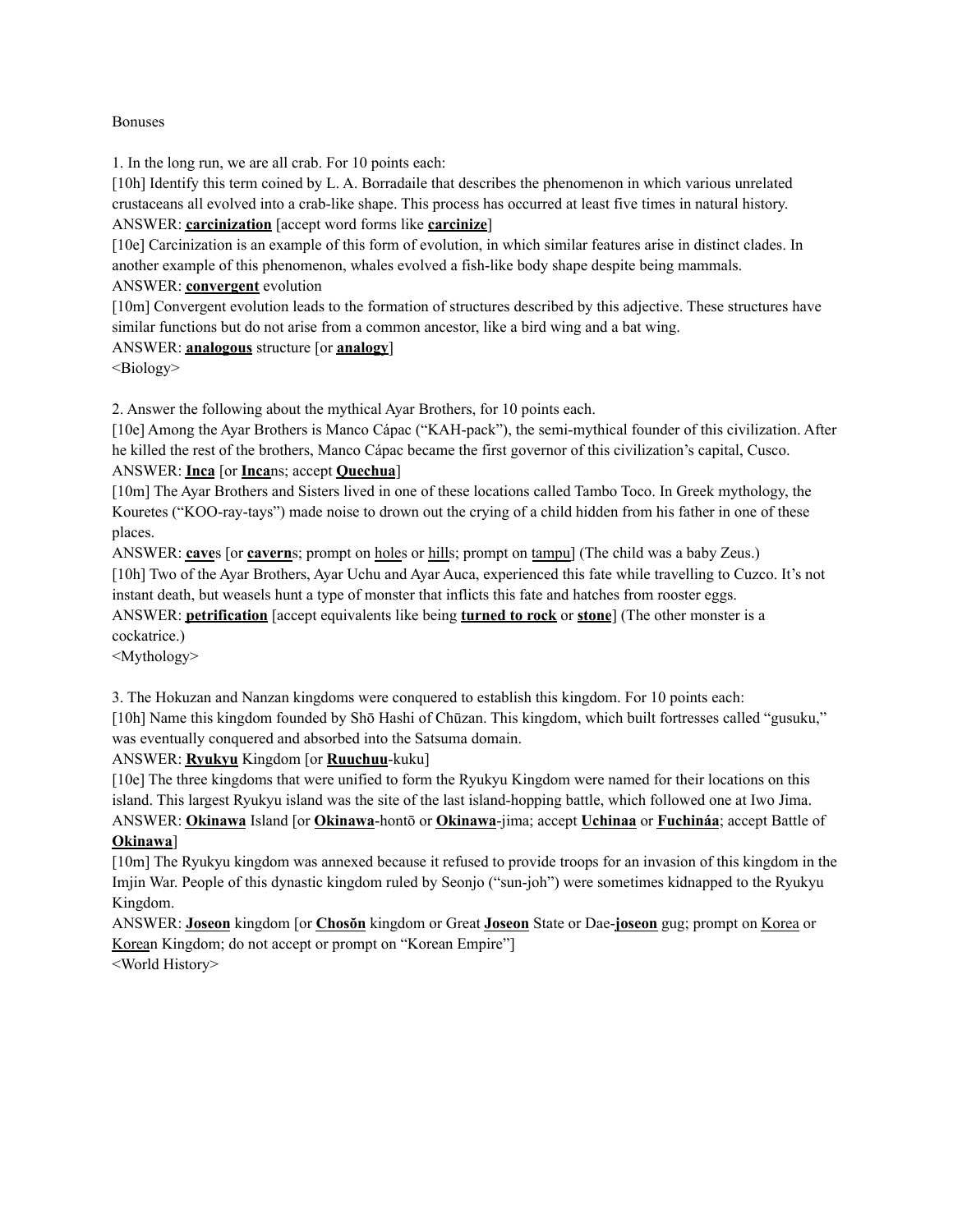4. Answer the following about the fantastical female French author Rachilde ("rah-SHIELD"), for 10 points each. [10h] Rachilde was a Symbolist and a member of this other literary movement that embraced transgression in writing. Joris-Karl Huysmans's ("wees-MONS's") novel *À rebours* ("ah ruh-boor") exemplifies this movement. ANSWER: **Decadent** movement [or **décadentisme** or **décadisme**; accept word forms like **Decadence**]

[10m] Rachilde was inspired by this other Decadent author to write a novel about the dominatrix Mary Barbe. In a novel by this author, four libertines hold a giant orgy in a castle.

ANSWER: Marquis de **Sade** ("sahd") [or Donatien Alphonse **François**, Marquis de Sade] (The novel is *The 120 Days of Sodom*.)

[10e] Rachilde's breakthrough novel, titled "Monsieur [this figure]," was banned in Belgium for pornography. Leopold von Sacher-Masoch, who names the word "masochist," wrote a novel titled for this Roman goddess of love "in Furs."

ANSWER: **Venus** [accept *Monsieur Vénus* or *Venus in Furs*; do not accept or prompt on "Aphrodite"] <European Literature>

5. During the War of the Spanish Succession, Anna Beek ("bake") profited from these objects, which are displayed in a huge gallery commissioned by Pope Gregory XIII at the Vatican Museums. For 10 points each:

[10m] Name these objects created by Abraham Cresques's Majorcan school, which influenced their Dutch creators Willem Blaeu ("BLUH-oo"), Hessel Gerritsz, Gemma Frisius, and Abraham Ortelius. Martin Waldseemüller made a universal one.

ANSWER: **map**s [accept **cartography**; accept **globe**s or **atlas**es or **sea chart**s or **nautical chart**s or **portolan**s or **planisphere**s; accept **map** projections; accept Waldseemüller **map**; accept *Theatrum Orbis Terrarum*; accept Gallery of **Map**s or Galleria delle **carte** geografiche; prompt on charts or chartēs or graphs or surveys]

[10e] This University of Leuven scholar, who created a 1569 world map, led the "golden age of Netherlandish cartography." This engraver, who coined the term "atlas," names a widely-used but controversial map "projection." ANSWER: Gerardus **Mercator** [accept **Mercator** projection]

[10h] Like Mercator, this cartographer depicted a giant Southern Continent in his 1513 world map on gazelle-skin parchment. Pseudohistorians claim that this Ottoman admiral knew about ancient exploration of Antarctica. ANSWER: **Pîrî** Reis [or Ahmed Muhiddin **Piri**; or Hacı Ahmet Muhittin **Pîrî** Bey; prompt on Reis or Bey] <European History>

6. Answer the following about countries that changed their flags in response to similar flags, for 10 points each. [10h] This country added a crown to its flag after attending the 1936 Olympics and discovering that its flag had been identical to Haiti's civil flag, as both were blue and red horizontal bands.

ANSWER: **Liechtenstein** [or Principality of **Liechtenstein** or Fürstentum **Liechtenstein**]

[10m] This African country planned to adopt a red, yellow, and green flag before changing the green to blue because of similarity concerns, only for their new flag to look like Romania's. This country was formerly led by Idriss Déby. ANSWER: **Chad** [or Republic of **Chad** or République du **Tchad** or Jumhūriyyat **Tšād**]

[10e] A referendum to change this country's flag, which had been criticized for being too similar to nearby Australia's, drew many submissions involving the silver fern and the kiwi bird.

ANSWER: **New Zealand** [or **Aotearoa**; accept **NZ**]

<CE/Geo/Other/Pop Culture>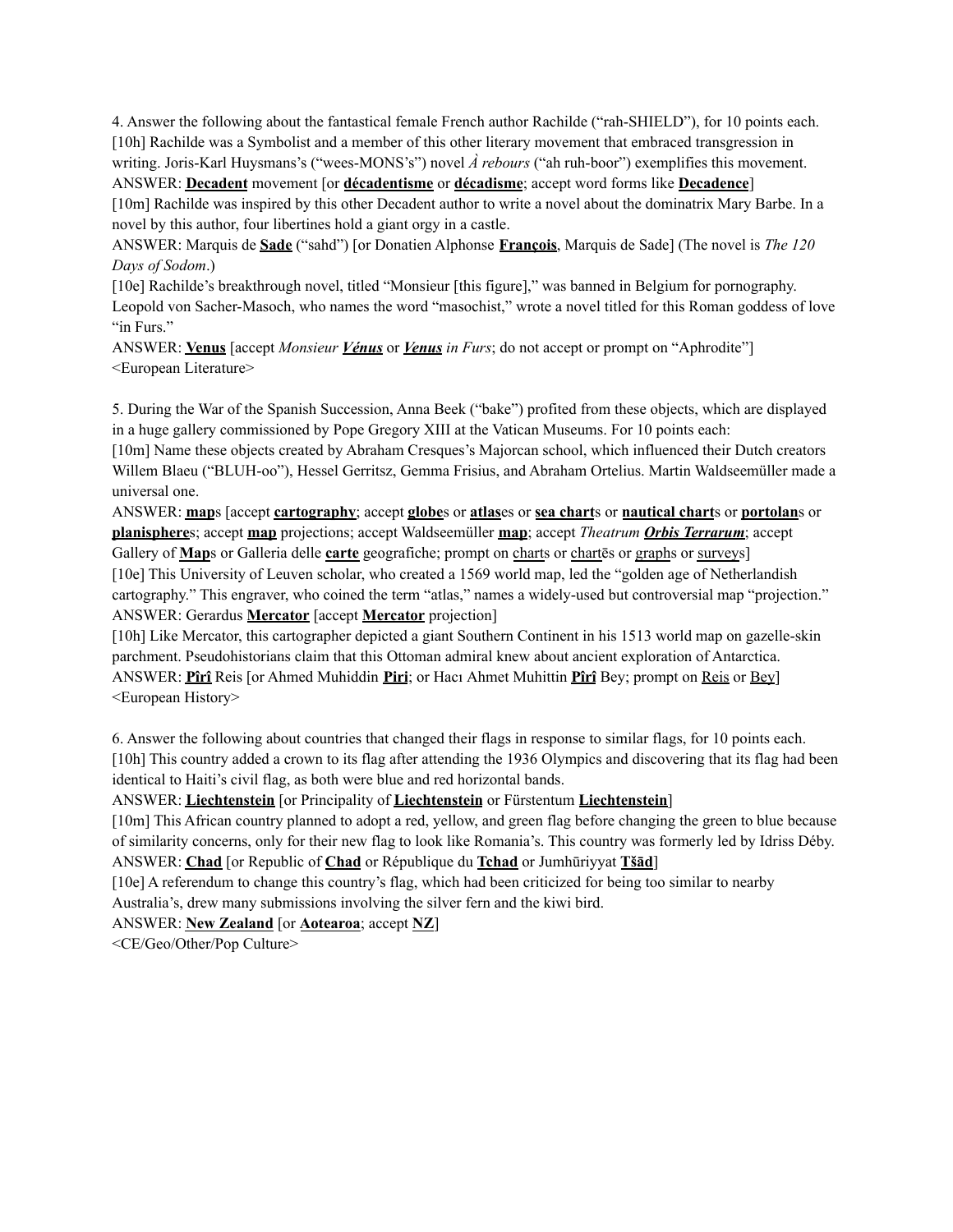7. The use of this method is inappropriate when the "parallel trends" assumption is violated. For 10 points each: [10h] Name this econometric method which compares the change in the dependent variable in two groups, one of which received the treatment and one of which did not, in an attempt to remove selection bias.

## ANSWER: **difference-in-difference**s [accept **DiD** or **diff-in-diff** or **diff-diff**]

[10e] In a 1994 paper, David Card and Alan Krueger used difference-in-differences to investigate whether increasing this quantity increases unemployment. Economics textbooks often describe this quantity as a price floor in the labor market.

ANSWER: **minimum wage** [do not accept or prompt on "wage"]

[10m] Another major econometric method is a "discontinuity design" based on this technique, which compares outcomes just above and below some cutoff. In 2SLS ("2-S-L-S"), this technique is used to generate predicted values during the "first stage."

ANSWER: **regression** [accept two-stage least-squares **regression** or linear **regression** or nonlinear **regression** or multiple **regression** or **regression** discontinuity design; prompt on RDD] <Social Science>

8. Tetramethylsilane, or TMS, defines a chemical shift of zero parts per million in this technique. For 10 points each: [10e] Name this form of spectroscopy that applies an external magnetic field to sample compounds, often to determine their structure or properties.

ANSWER: **NMR** spectroscopy [or **nuclear magnetic resonance** spectroscopy; accept "spec" in place of spectroscopy; prompt on MRI or magnetic resonance imaging by asking "what more general chemistry technique is that based on?"]

[10h] The constants symbolized T-one and T-two characterize the time for this process in NMR, which comes in spin-spin and spin-lattice forms.

### ANSWER: **relaxation** time

[10m] Deshielding in NMR may be caused by this effect, in which an electronegative group pulls charge through connecting bonds. Even in the absence of resonance, this effect can lower the  $pK_a$  ("P-K-A") of a carboxylic acid. ANSWER: **inductive** effect [or **induction**]

<Chemistry>

9. Answer the following about widows in African literature, for 10 points each.

[10h] The widow Ramatoulaye writes about her dead husband Modou in an epistolary novel by this Senegalese author, who wrote about the breakdown of a cross-cultural marriage in *Scarlet Song*.

### ANSWER: Mariama **Bâ**

[10e] The widow Helen works on a sculpture garden in this author's play *The Road to Mecca*. Morris's letters to a white girl anger Zachariah in *Blood Knot*, a play by this South African author of *"Master Harold" …and the Boys*. ANSWER: Athol **Fugard** [or Harold Athol Lannigan **Fugard**]

[10m] The widow Hosna kills Wad Rayyes in Tayeb Salih's novel *Season of Migration to the North*, which is a deliberate inversion of this other novel. Chinua Achebe's essay "An Image of Africa" attacks this novel as racist. ANSWER: *Heart of Darkness* (by Joseph Conrad)

<World Literature>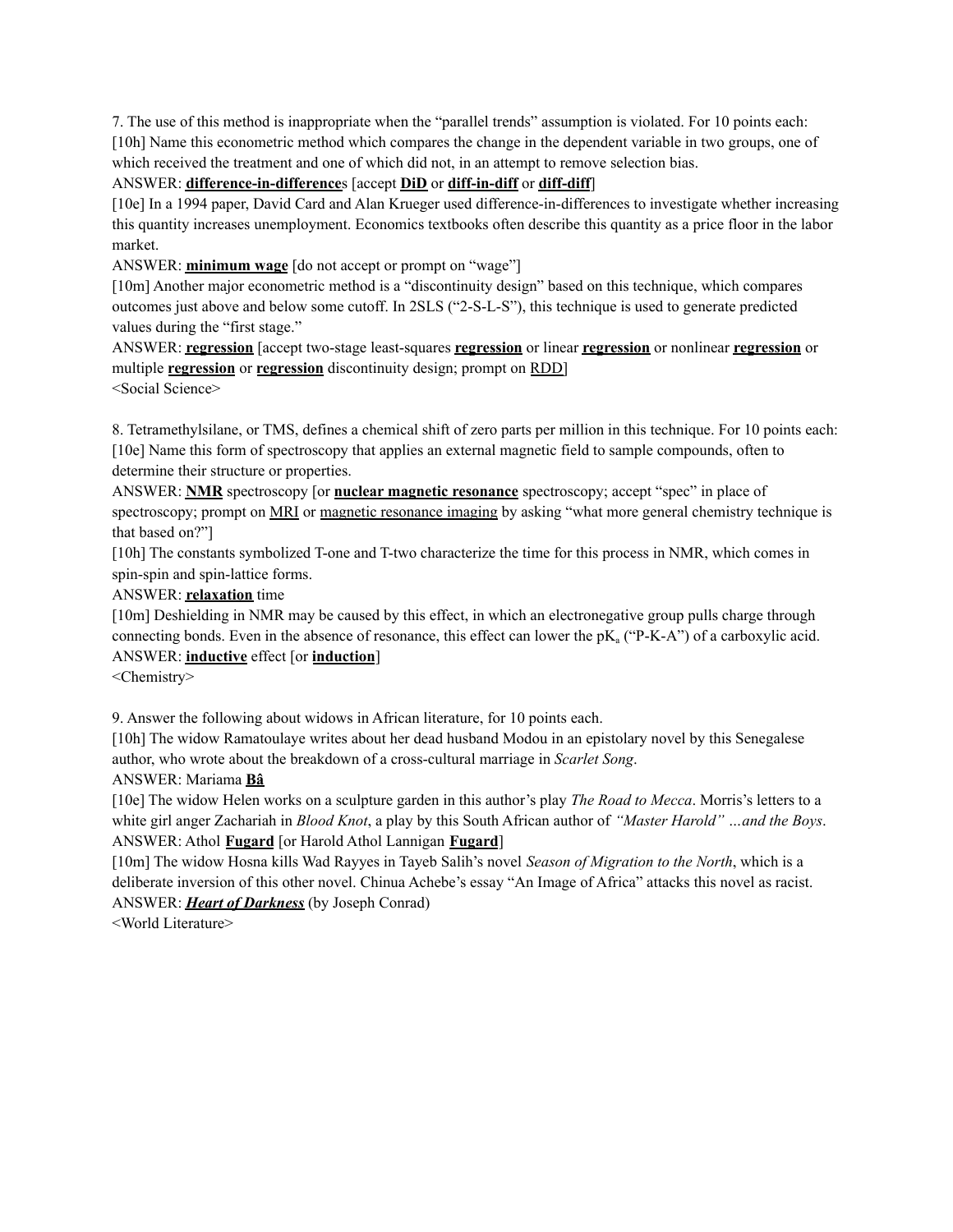10. Hubert Parry's anthem *I Was Glad*, which was written for these events, contains an interlude where the Scholars of Westminster sing "Vivat Rex" or "Vivat Regina." For 10 points each:

[10e] Name these events that customarily include singing the anthem *Zadok the Priest*. In 1953, Healey Willan wrote *O Lord our Governour* for the most recent of these events, which traditionally occur at Westminster Abbey. ANSWER: **coronation**s of British monarchs [accept **coronation** of Queen Elizabeth II; accept **crowning** in place of "coronation"; accept English or British king or queen instead of "monarch"]

[10m] Queen Victoria's coronation in 1837 was the only time this choral piece has been used at a British coronation. This piece, which closes Part II of the larger work it appears in, contains the melody "long D, low A, B, A."

ANSWER: "**Hallelujah**" chorus [prompt on *Messiah* by George Frideric Handel]

[10h] British coronations typically include the singing of this Latin hymn that is closely associated with Pentecost. Gustav Mahler included a setting of this hymn as the first part of his *Symphony of a Thousand*.

### ANSWER: "**Veni Creator Spiritus**" [accept "**Come, Creator Spirit**"]

<Classical Music>

11. An incident in which the veteran Max Westphal lifted his remaining arm at a 1920 demonstration may have inspired this artist's poster *Never Again War!* For 10 points each:

[10h] Name this German artist, the first woman to be elected to the Prussian Academy of Arts. Her series of etchings and lithographs depicting the effects of war include *The Weavers* and *The Peasant War*.

### ANSWER: Käthe **Kollwitz**

[10e] Kollwitz's sculpture *Mother with her Dead Son* reflects her depression after her son Peter died in this war. Kollwitz's friend Otto Dix depicted his experiences in this war in his 1923 painting *The Trench*.

ANSWER: **World War I** [or **WWI** or the **First World War** or the **Great** War]

[10m] The aftermath of World War I informed Otto Dix's *The War* and Max Beckmann's *Departure*, both artworks in this form. World War II may have inspired a Francis Bacon work in this form showing "figures at the base of a Crucifixion."

ANSWER: **triptych**s [prompt on polyptychs] <Painting/Sculpture>

12. Katherine Philips's poem "Friendship in Emblem" uses the image of "Compasses that stand above," a metaphorical conceit taken from this poem, which asks "So let us melt, and make no noise." For 10 points each: [10m] Name this poem published in 1633 that states, "If they be two, they are two so / As stiff twin compasses are two." This metaphysical poem concludes, "Thy firmness makes my circle just, / And makes me end where I begun." ANSWER: "A **Valediction: Forbidding Mourning**"

[10e] "A Valediction: Forbidding Mourning" is by this metaphysical poet, who included "Death Be Not Proud" in his collection *Holy Sonnets*.

### ANSWER: John **Donne**

[10h] Philips's poem "Friendship's Mysterys" alludes to this other Donne poem, whose line "a well-wrought urn becomes / The greatest ashes" provides the title for an essay collection by Cleanth Brooks.

### ANSWER: "The **Canonization**"

<British Literature>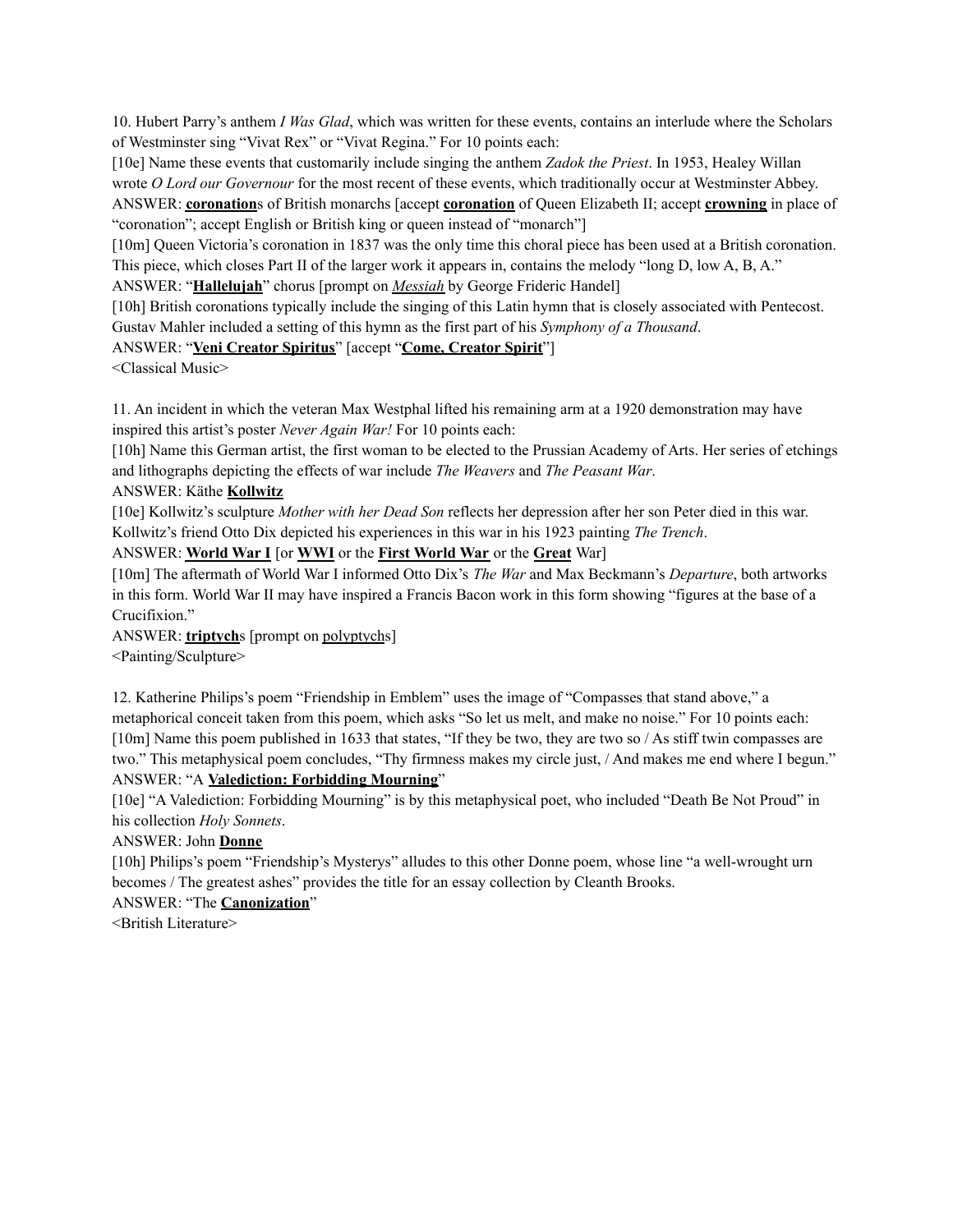13. The Irish theologian John Punch was the actual coiner of a phrase attributed to this philosopher that is usually stated as "entities should not be multiplied beyond necessity." For 10 points each:

[10e] Name this medieval philosopher who wrote during the 14th century. This man's namesake philosophical "razor" argues that simpler explanations are usually more correct than complicated ones.

ANSWER: William of **Ockham** ("OCK-um") [or **Occam**; accept **Ockham**'s razor]

[10h] As a nominalist, Ockham held that these entities, which represent qualities exemplified by different things, do not exist in reality. Boethius introduced the "problem" of these entities to medieval thought.

ANSWER: **universal**s [accept the problem of **universal**s]

[10m] Ockham was a leading thinker of this philosophical movement popular in medieval universities, which emphasized textual analysis. Saint Anselm is considered the "father" of this movement.

ANSWER: **scholastic**ism [accept word forms like the **scholastic** movement]

<Philosophy>

14. Holonomic constraints depend only on time and these quantities. For 10 points each:

[10h] Name these quantities that define points in configuration space. Partial derivatives with respect to these quantities are related to total time derivatives by the Euler–Lagrange equations.

ANSWER: **generalized coordinate**s [prompt on coordinates or position]

[10e] Rotationally symmetric systems will often use this quantity as a generalized coordinate to express the Lagrangian. This quantity is measured in radians.

ANSWER: **angle** [accept **angular** displacement or **angular** position]

[10m] If the Lagrangian does not depend on a given generalized coordinate, then there must be one of this type of quantity associated with that coordinate as a result of Noether's theorem.

ANSWER: **conserved** quantities [accept **constant**s or **integral**s of motion; accept **conservation** laws or more specific answers such as **conservation** of generalized momentum]

<Physics>

15. Bernardo de Gálvez led a revolutionary-era Spanish campaign to conquer a British colony on this body of water, whose "forgotten story" is told in Mike Bunn's *Fourteenth Colony*. For 10 points each:

[10e] Name this large body of water settled by Canarian Isleños and Filipino "Manilamen" near Bayou Saint Malo. The pirate Jean Lafitte raided Barataria Bay in this marine basin, where Spain built the Cabildo of New Orleans. ANSWER: **Gulf** of **Mexico** [or **Golfo** de **México**; accept **Gulf Coast** campaign; accept Lake **Pontchartrain** or Lake **Borgne** or Lake **Salvador** or **Chandeleur** Sound]

[10m] A thin strip of the Gulf Coast lay south of these disputed riverine lands named for a Tunica-speaking people. *Fletcher v. Peck* upheld the contracts that fraudulently sold these Mississippi and Alabama land tracts in the 1790s. ANSWER: **Yazoo** lands [accept **Yazoo** people or **Yazoo** River; accept **Yazoo** land fraud or **Yazoo** land scandal] [10h] During the Yazoo land fraud, the "Baron de Bastrop" sold Ouachita River lands, where one of these places became the first federal reservation and later a tiny national park. This type of place attracted settlers to Saratoga. ANSWER: hot **spring**s [or warm **spring**s; accept mineral **spa**s or **bath**ing or **bath**s or **Bath**house Row or **mineral water** or **crazy water** or **hydrotherapy** or similar; accept Hot **Spring**s, Arkansas or Hot **Spring**s National Park; accept Saratoga **Spring**s; prompt on water or similar; prompt on sanitarium or health resorts] <American History>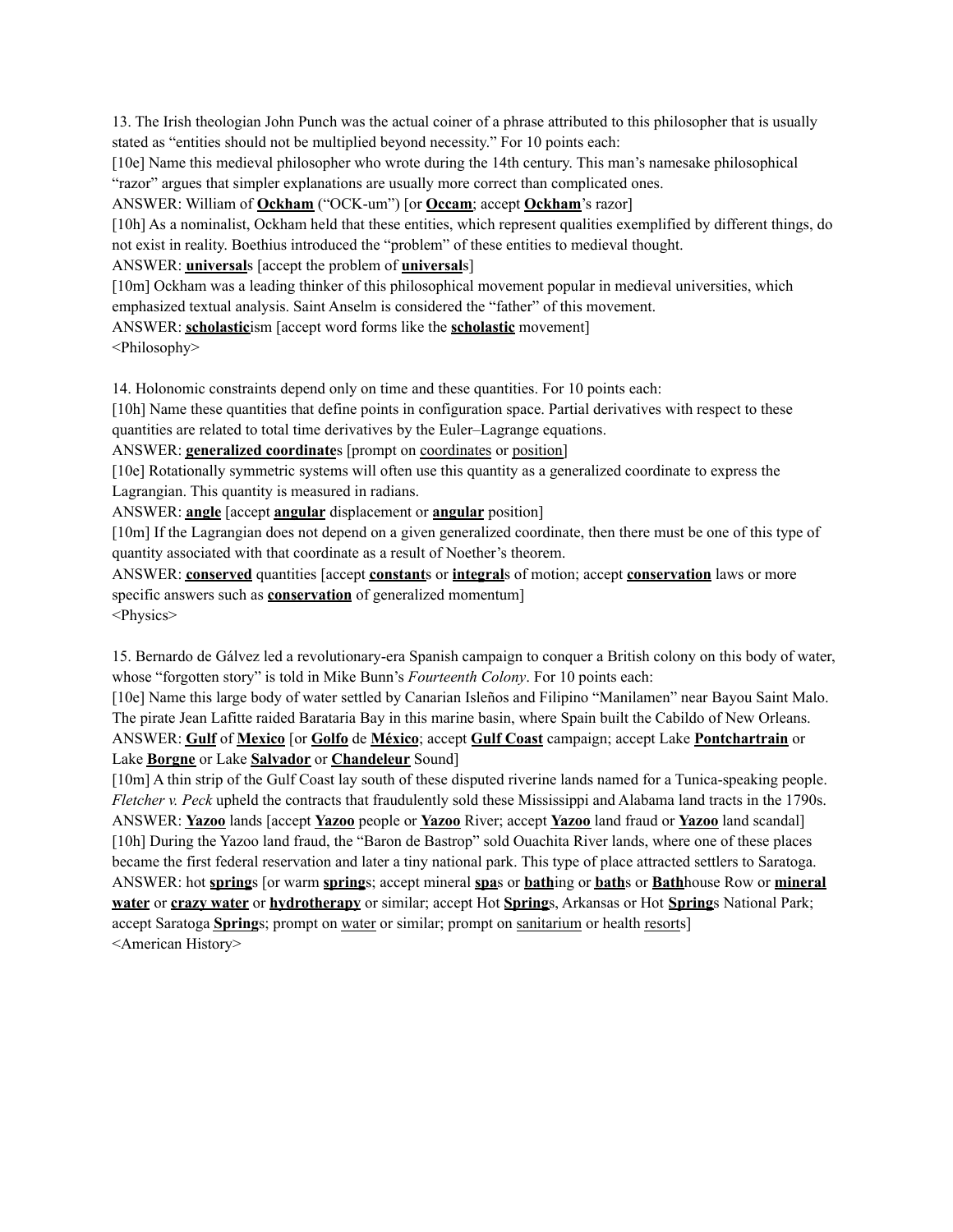16. Answer the following about recent trends in African fashion, for 10 points each.

[10m] At the 2018 New York Fashion Week, Ashley Alexis Macfarlane debuted Omi Woods's new range of these colorful West African pullover garments, which were often worn by members of the Black Arts Movement. ANSWER: **dashiki**s

[10h] Along with a smaller western neighbor, this country is home to a "society of ambience makers and elegant people" called La Sape, in which people dress up as dandies. A leader of this country popularized a long-sleeved jacket called an abacost.

ANSWER: **Democratic Republic of the Congo** [or **DRC** or **Congo-Kinshasa** or **République démocratique du**

**Congo** or **RDC**; accept **Zaire**; prompt on Congo; do not accept or prompt on "Republic of the Congo"] [10e] Founded in 2014, the Johannesburg-based firm Simon and Mary creates a line of these hats termed "military." These red, cylindrical hats, which often have a black tassel on the top, are named for a Moroccan city.

### ANSWER: **fez** [or **tarboosh**]

<Other Arts>

17. Samuel Noah Kramer wrote that "History Begins" with this culture, crediting it with the first laments, lullabies, legal precedent, juvenile delinquents, farmer's almanac, and aquarium. For 10 points each:

[10m] Name this culture that settled Shuruppak, Eshnunna, and Nippur by the Early Dynastic period after the Ubaid period. This culture, which spoke a language isolate, had a "Renaissance" under Shulgi's Third Dynasty.

ANSWER: **Sumer**ians [accept *History Begins at Sumer*; accept **Sumerian** Renaissance or Neo-**Sumerian** Empire; prompt on Fertile Crescent or Mesopotamians or Bilād ar-Rāfidayn or Ārām-Nahrīn or Bēt Nahrīn; prompt on Ur III by asking "what culture founded Ur?"; do not accept or prompt on "Babylonians" or "Akkadians" or "Assyrians"] [10h] This Sumerian city, which the ancients considered the world's oldest, contained Enki's cult center, the E-Abzu or "House of Deep Waters." Silt accumulated in the Persian Gulf south of this city, where Amar-Sin built a ziggurat. ANSWER: **Eridu** [or **Irîtu**; accept Tell **Abu Shahrain**; accept **Eridu** Genesis] (Eridu was once located on the sea, but the silt eventually shifted it over 100 miles inland.)

[10e] The "Eridu Genesis" and *Sumerian King List* record the creation of Eridu, Sippar, and the other oldest cities before this event. This likely-ahistorical event appears in the ancient myths of Atra-Hasis, Utnapishtim, and Noah. ANSWER: **flood** [or **deluge** or **inundation** or equivalents; accept **flood** myth or Great **Flood**; prompt on rain or storms]

<Other History>

18. In an essay titled "Memoranda on [these objects]" the author argues that using these objects in theatre allows for the playwright to "express those profound hidden conflicts of the mind." For 10 points each:

[10e] Name these objects worn by the actors in the play *The Great God Brown* in order to dramatize the divided consciousness of their characters. Theatre is often symbolized by two of these objects with exaggerated expressions. ANSWER: **mask**s [accept "Memoranda on **Mask**s"]

[10m] This author wrote "Memoranda on Masks" and the expressionist play *The Great God Brown*. Yank, who is called a "filthy beast," is a ship worker who undergoes mental deterioration in this author's play *The Hairy Ape*. ANSWER: Eugene **O'Neill** [or Eugene Gladstone **O'Neill**]

[10h] In this expressionist play by Elmer Rice, Mr. Zero is called a "slave to a contraception of steel and iron" while he operates the title object in Elysian Fields.

ANSWER: *The Adding Machine*

<American Literature>